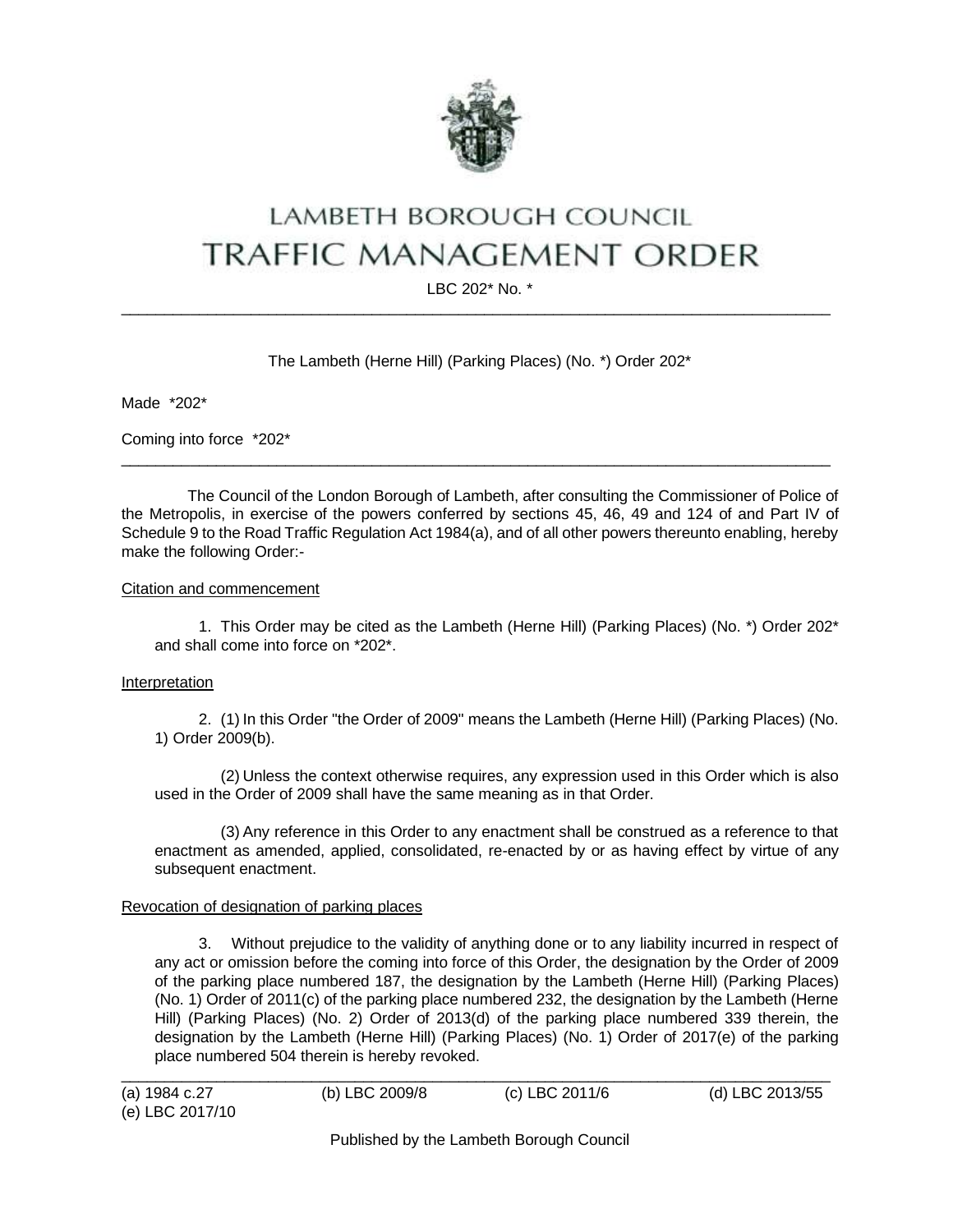## Designation of parking places and application of the Order of 2009 thereto

4. (1) Each area on a highway comprising a length of carriageway of a street specified in column 2 of the Schedule to this Order and bounded on one side of that length by the edge of the carriageway and on the other sides by a white line marking is designated as a parking place.

(2) The reference in this Article to a white line marking shall be construed as a reference to the white line marking (either broken or continuous) provided for in Schedule 7 to the Traffic Signs Regulations and General Directions 2016(a) or, if applicable, authorised by the Secretary of State by virtue of section 64 of the Road Traffic Regulation Act 1984.

(3) The provisions of the Order of 2009 (other than Articles 3 and 16) shall apply to the areas designated as parking places by this Order as if in those provisions any reference to a parking place included a reference to an area designated as a parking place by this Order and as if any reference to Schedule 1 to the Order of 2009 included a reference to Schedule 1 to this Order, any reference to Schedule 2 to the Order of 2009 included a reference to Schedule 2 to this Order..

## Placing of traffic signs, etc.

- 5. The Council shall:-
	- (a) place and maintain traffic signs indicating the limits of each parking place referred to in Schedules 1 and 2 to this Order;
	- (b) place and maintain in or in the vicinity of each parking place referred to in Schedules 1 and 2 to this Order traffic signs indicating that such parking place may be used during the permitted hours for the leaving only of the vehicles specified in Article 4(4) of the Order of 2009;
	- (c) carry out such other work as is reasonably required for the purposes of the satisfactory operation of each parking place referred to in Schedules 1 and 2 to this Order.

Dated this \*\* day of \*202\*.

Ben Stevens Highway Network Manager

(a) S.I. 2016/362

\_\_\_\_\_\_\_\_\_\_\_\_\_\_\_\_\_\_\_\_\_\_\_\_\_\_\_\_\_\_\_\_\_\_\_\_\_\_\_\_\_\_\_\_\_\_\_\_\_\_\_\_\_\_\_\_\_\_\_\_\_\_\_\_\_\_\_\_\_\_\_\_\_\_\_\_\_\_\_\_\_\_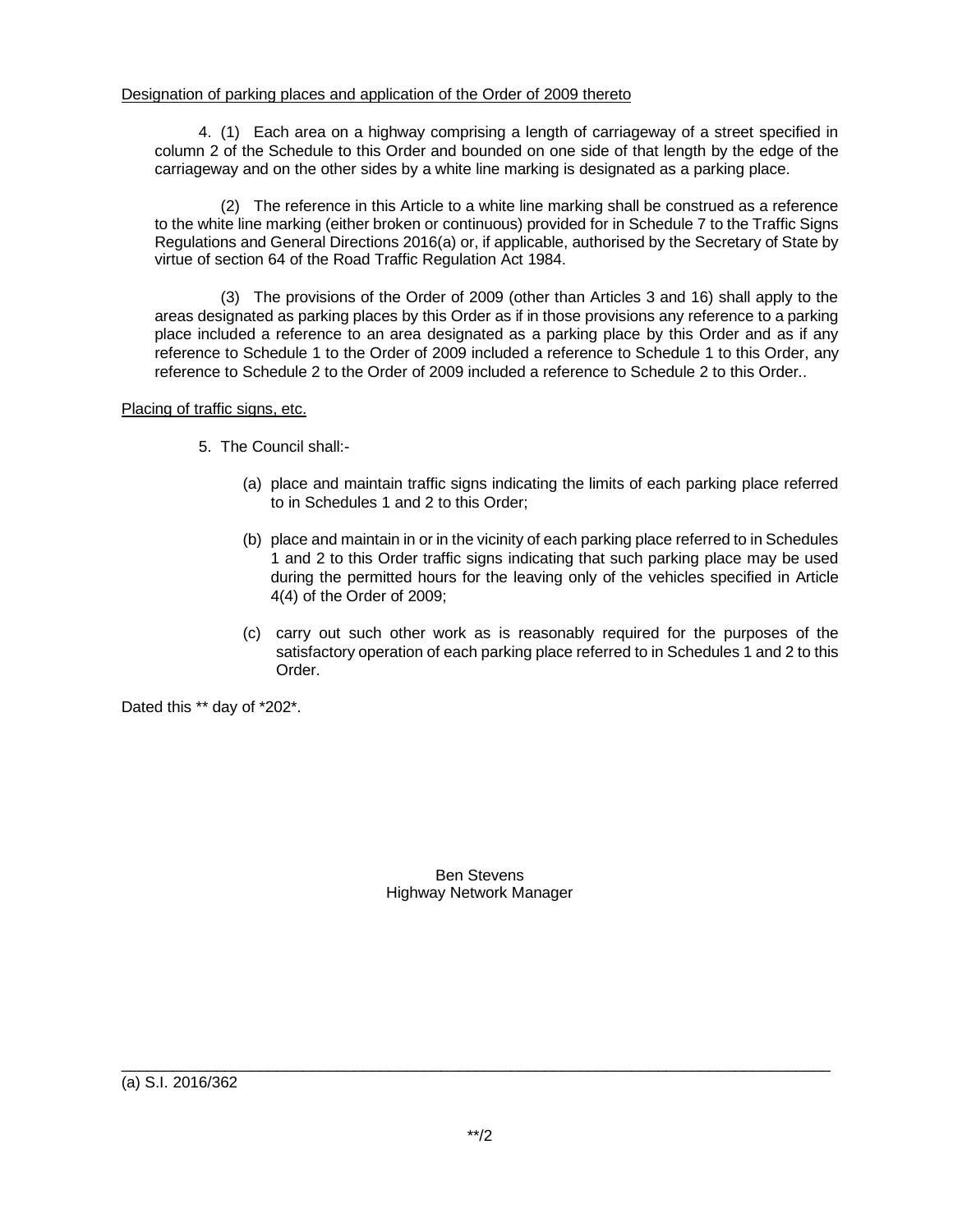## SCHEDULE 1 (see Article 4)

IN RELATION TO A PARKING PLACE REFERRED TO IN THIS SCHEDULE THE EXPRESSION "PERMITTED HOURS" MEANS THE PERIOD BETWEEN 12 NOON AND 2 P.M. ON MONDAYS TO FRIDAYS INCLUSIVE, ANY SUCH DAY NOT BEING CHRISTMAS DAY, GOOD FRIDAY OR A BANK HOLIDAY.

PARKING PLACES IN WHICH A VEHICLE MAY BE LEFT DURING THE PERMITTED HOURS PROVIDED:-

- (A) THE PARKING CHARGE HAS BEEN PAID USING THE ELECTRONIC PAYMENT SYSTEM; OR
- (B) THE VEHICLE DISPLAYS EITHER A VALID HARD COPY RESIDENT'S PERMIT, A VALID HARD COPY BUSINESS PERMIT, A VALID HARD COPY CAR CLUB PERMIT, A VALID HARD COPY TEACHER'S PERMIT, A VALID HARD COPY HEALTH CARE PERMIT, A VALID HARD COPY VISITOR'S PERMIT OR A VALID HARD COPY TRADE PERMIT, ISSUED IN RESPECT OF THAT VEHICLE, OR THERE APPEARS ON A HAND-HELD DEVICE AN INDICATION THAT AN ELECTRONIC VERSION OF ONE OF THOSE PERMITS OR A FLEXIBLE CAR CLUB PERMIT HAS BEEN GRANTED IN RESPECT OF THAT VEHICLE AND THE PERMIT IS VALID.

| No. of<br>parking<br>place | Designated parking place                                                                                                                | Special<br>manner of<br>standing |
|----------------------------|-----------------------------------------------------------------------------------------------------------------------------------------|----------------------------------|
|                            |                                                                                                                                         |                                  |
| $***$                      | LOWDEN ROAD, the north-west side, from the common boundary of Nos.<br>51 and 53 Lowden Road north-eastward for a distance of 10 metres. |                                  |